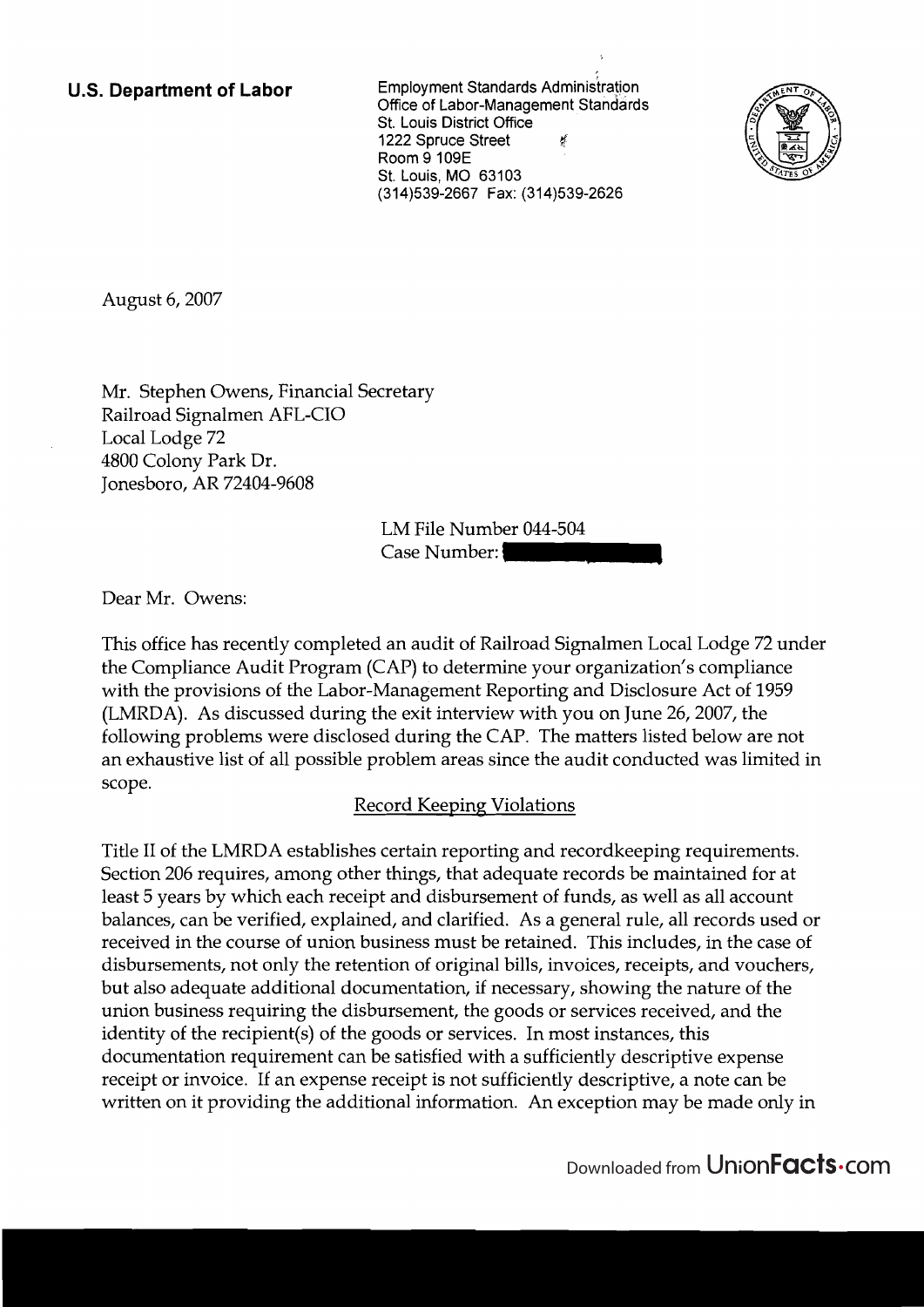Mr. Stephen Owens August 6,2007 Page 2 of **3** 

those cases where 1) other equally descriptive documentation has been maintained, and 2) there is evidence of actual oversight and control over disbursements.

In the case of receipts, the date, amount, purpose, and source of all money received by the union must be recorded in at least one union record. Bank records must also be retained for all accounts.

The audit of Local Lodge 72's 2006 records revealed the following recordkeeping violations:

Union officers failed to maintain adequate documentation for reimbursed expenses and for lodging expenses that were direct-paid by the union. Specifically, hotel receipts and airfare receipts were not retained for the delegates that attended a union convention in Las Vegas during 2006. In the future, all original receipts must be retained for reimbursed expenses incurred by union officers or delegates.

Additionally, an officer expense report with supporting documentation was not retained for one of the union meetings held in Sedalia, MO. Expense reports are the union's records that are maintained in the course of handling normal union business and should be consistently retained. In addition to this documentation, the original receipts supporting the expense report should also be retained.

## Other Violations

The CAP disclosed the following other violation:

The audit revealed a violation of LMRDA Section 502 (Bonding), which requires that union officers and employees be bonded for no less than 10 percent of the total funds handled by those individuals or their predecessors during the preceding fiscal year. Local Lodge 72's officers and employees are currently bonded for \$25,000, but they must be bonded for at least \$25,795.

Local Lodge 72 should obtain adequate bonding coverage for its officers and employees immediately. Please provide proof of bonding coverage to this office as soon as adequate coverage has been obtained, but not later than August 20, 2007.

There is no evidence that the above violations were willfully committed, and due to this, at this time no action by this office will be pursued.